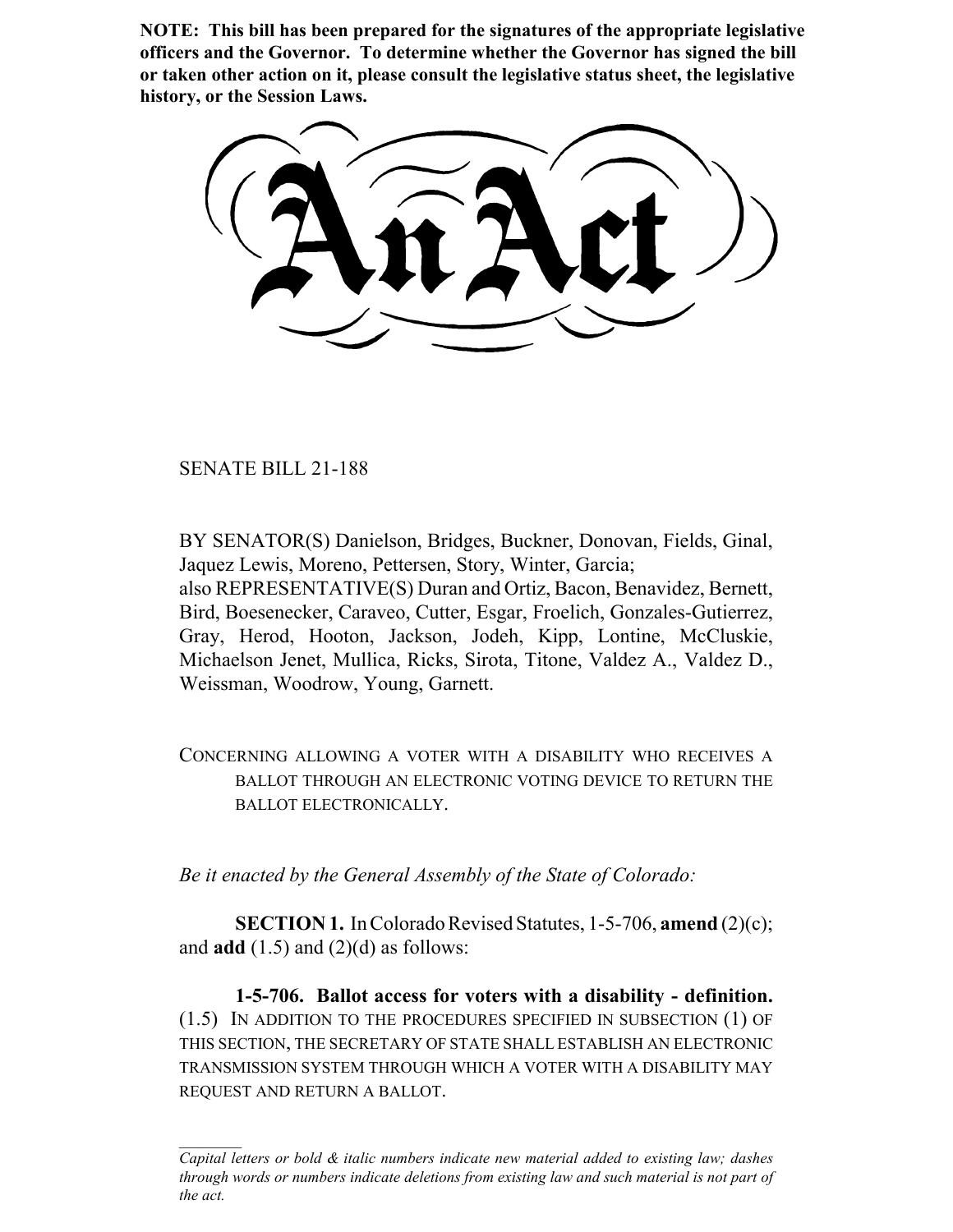(2) (c) A voter with a disability who receives a ballot pursuant to this subsection (2) must MAY print AND RETURN the ballot sent by electronic transmission and such ballot OR MAY RETURN THE BALLOT BY ELECTRONIC TRANSMISSION IF THE VOTER AFFIRMS THE VOTER IS AN ELIGIBLE PERSON IN ACCORDANCE WITH SUBSECTION  $(2)(d)$  OF THIS SECTION. TO BE VALID, A BALLOT RETURNED BY A VOTER PURSUANT TO THIS SUBSECTION (2) must INCLUDE A SIGNED AFFIDAVIT OR A COPY OF AN ACCEPTABLE FORM OF IDENTIFICATION AS DEFINED IN SECTION 1-1-104 (19.5) AND MUST be received by the election official in the applicable jurisdiction before the close of polls on the day of the election.

(d) AS USED IN THIS SECTION, "ELIGIBLE PERSON" MEANS AN INDIVIDUAL WHO, REGARDLESS OF ANY OTHER DISABILITY:

(I) IS BLIND;

(II) HAS A VISUAL IMPAIRMENT OR PERCEPTUAL OR READING DISABILITY THAT CANNOT BE IMPROVED TO GIVE VISUAL FUNCTION SUBSTANTIALLY EQUIVALENT TO THAT OF A PERSON WHO HAS NO SUCH IMPAIRMENT OR DISABILITY AND SO IS UNABLE TO READ OR MARK A BALLOT TO SUBSTANTIALLY THE SAME DEGREE AS A PERSON WITHOUT AN IMPAIRMENT OR DISABILITY; OR

(III) IS OTHERWISE UNABLE, THROUGH PHYSICAL DISABILITY, TO HOLD, MARK, OR MANIPULATE A BALLOT OR TO FOCUS OR MOVE THE EYES TO THE EXTENT THAT WOULD BE NORMALLY ACCEPTABLE FOR READING OR MARKING A BALLOT.

**SECTION 2. Act subject to petition - effective date.** This act takes effect at 12:01 a.m. on the day following the expiration of the ninety-day period after final adjournment of the general assembly; except that, if a referendum petition is filed pursuant to section 1 (3) of article V of the state constitution against this act or an item, section, or part of this act within such period, then the act, item, section, or part will not take effect unless approved by the people at the general election to be held in